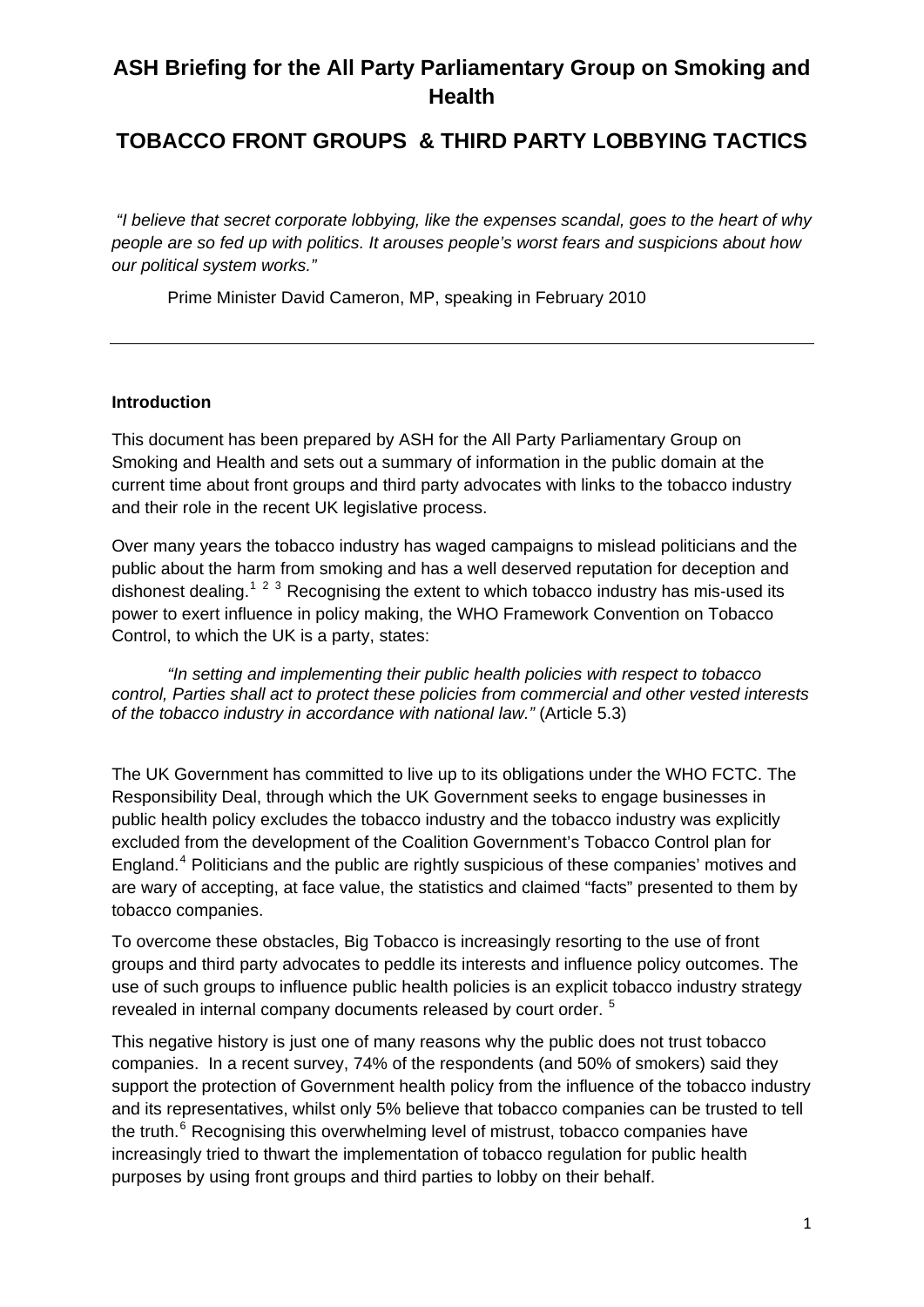#### **The damage caused by front groups**

Action by governments to reduce the harm caused by tobacco has refocused Big Tobacco's efforts on the use of front groups to limit or undermine tobacco control measures. For example, measures including the ban on the display of tobacco at the point of sale, stronger warning labels, and smokefree legislation have spawned a plethora of tobacco-funded groups, claiming to represent the interests of small shopkeepers or pub landlords, but in effect seeking to use these professions to push Big Tobacco's misinformation. They have been joined by an array of tobacco-supported business associations, helping to present tobacco company interests as economic necessities. The involvement of these groups detracts from the effectiveness of the policy process and places the public's health at risk. As the Prime Minister has noted, it arouses *"people's worst fears and suspicions about how our political system works".[7](#page-14-1)*

## **'Retail Groups' and Big Tobacco**

In March 2011, the government launched its Tobacco Control Plan, which committed to implementing the legislation from the Health Act 2009 to ban the display of tobacco products at the point of sale.

During the passage of the Health Bill through Parliament, the point of sale ban proposal had met with firm resistance from groups claiming to represent retailers. Postcards from the 'Save Our Shop' campaign were sent to every MP in an attempt to dissuade them from voting for the Bill. The postcards were from a group called **Responsible Retailers**. Responsible Retailers is a campaigning arm of the **Tobacco Retailers Alliance**, which is fully funded by the **Tobacco Manufacturers Association**, an industrial body whose membership is limited to British American Tobacco (BAT), Japan Tobacco International (JTI) and Imperial Tobacco.

Claims of worried shopkeepers were also put forward by the **National Federation of Retail Newsagents** (NFRN), described by its former President Colin Ruck, as "*a puppet for the tobacco industry*" <sup>[8](#page-14-1)</sup>, an opinion amply justified by the NFRN's relationship outlined below. Amongst the winners at the 2011 NFRN Awards was Ian Watkins of Imperial Tobacco, who won the "Fellowship of the Year".<sup>[9](#page-14-1)</sup> The awards themselves were sponsored by BAT and Imperial Tobacco. BAT has since admitted that it funded the NFRN campaign, whilst PR firm **Hume Brophy** has also acknowledged involvement.<sup>[10](#page-14-1)</sup> The NFRN campaign was championed by Conservative Party MP Mike Weatherly. Another group that made a submission to the government's tobacco control consultation in 2008, the **Rural Shops**  Alliance, lists Imperial Tobacco and BAT as two of its principal sources of funding.<sup>[11](#page-14-1)</sup> The **Association of Convenience Stores** (ACS), which also made a submission, counts BAT, Imperial Tobacco, JTI and Philip Morris Int. as members of its 'Premier Club', <sup>[12](#page-14-1)</sup> while PMI refers to ACS as a "key stakeholder" in post card and letter writing campaigns to health ministers Andrew Lansley and Anne Milton.<sup>[13](#page-14-1)</sup>

<span id="page-1-0"></span>Amongst the evidence cited by the ACS in its submission to the consultation was a survey conducted by the trade journal **Independent Retail News**, which had previously conducted roundtable discussions in conjunction with Imperial Tobacco.<sup>[14](#page-14-1)</sup> Throughout the POS display campaign ACS echoed PMI's key messages claiming that there would be a severe impact on small retailers, that there was a "lack of evidence" and that illicit trade would be aggravated by a display ban.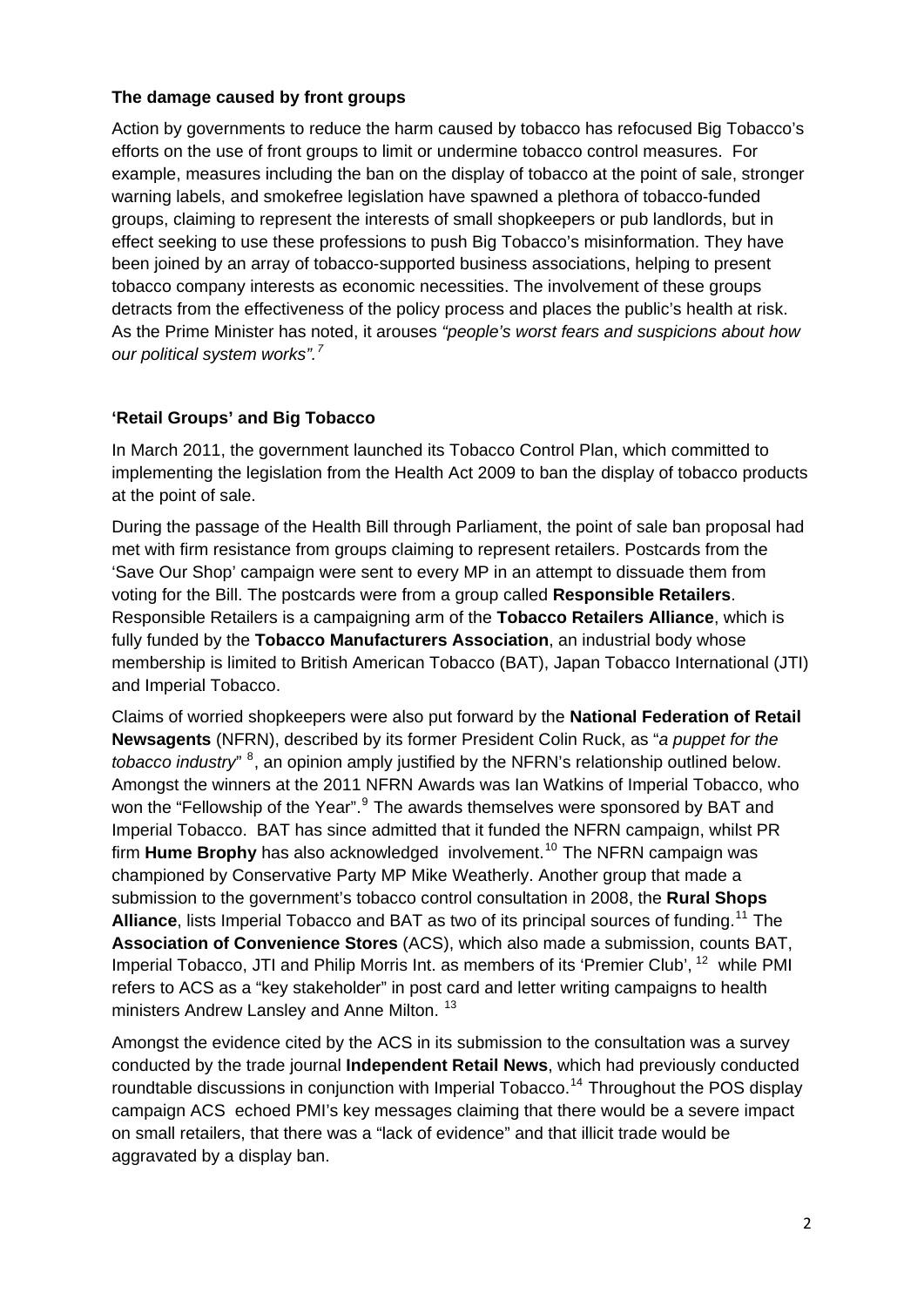Leaked industry documents outline tobacco manufacturers' "*Project Clarity Grass Roots Campaign*" to "*create a post-election political environment that allows Government decisionmakers to mitigate, through regulation or legislation, the effects of the POSD ban.*" <sup>[13](#page-1-0)</sup> Documents from Philip Morris International (PMI) assert how *"Retailers are essential to campaign success, so must be parties to the law suit, and must take the lead in communications effort"*. [13](#page-1-0) The report goes on to spell out in some detail a to-do list for the campaign to be delivered in the name of the NFRN including a target list of prospective parliamentary candidates and toolkit for influencing them. PMI added to the "grass roots" feel of the project when they secured the support of the **Leicester Asian Business Association** (LABA). PMI identified **LABA** as a *"key account to finalise deliverables and messaging"* along side national groups such as the CBI and British Retail Consortium. The campaign included establishing meetings between individuals and their MPs, with PMI consultant teams providing coverage.

None of these groups disclosed their association with tobacco companies in their submissions.

## **Tobacco Industry Trade Bodies**

One of the groups involved in the recent consultation on banning cigarette vending machines is the **National Association of Cigarette Machine Operators** (NACMO). Whilst the group purports to represent small business operators, JTI, Imperial and BAT are all members and each contribute around £5,000 a year.[15](#page-14-1) The **European Smoking Tobacco Association** (ESTA) is a Europe-wide pro-tobacco lobby, of which BAT is a prominent member, and has allegedly spent €300,000-350,000 on EU lobbying in 2007.[16](#page-14-1) **The European Smokeless Tobacco Council** (ESTOC) aims for the deregulation of smokeless tobacco. Amongst its board members is Kristof Dorms, of PMI and Ulf Bauer of British American Tobacco. Also prominent is the **Confederation of European Community Cigarette Manufacturers**  (CECCM), *"the primary source of tobacco expertise in the EU",* which was founded by BAT and spent up to  $\epsilon$ 350,000 on lobbying in 2007.<sup>[17](#page-14-1)</sup>

#### **Trade Unions**

The **Tobacco Workers Alliance** (TWA) was set up with industry backing to represent employees working in tobacco manufacturing who were members of the Amicus, Transport & General and GMB trades unions. The TWA played a key role in the consultation regarding the ban on tobacco advertising, claiming that the workers it represented would supposedly be badly affected by the ban. The TWA was, according to the TMA's notes, *"originally set up to oppose the New Labour Government's proposal to ban tobacco advertising and sponsorship".* [18](#page-14-1) The Amicus and Transport & General trade unions combined to form Unite in 2007. Having taken its lead from the TWA, the trade union Unite has continued to take a pro-tobacco stance and actively lobbies Labour MPs, most recently in opposition to the introduction of plain packaging of tobacco products.

#### **Business Groups, Big Business and Big Tobacco**

Tobacco companies do not limit their influence to the use of retail front groups. They also play a key role in many international business organisations, allowing them to seek to present their interests as the interests of the wider business community. The **Trans-Atlantic Business Dialogue**, which counts BAT amongst its member organisations, also made a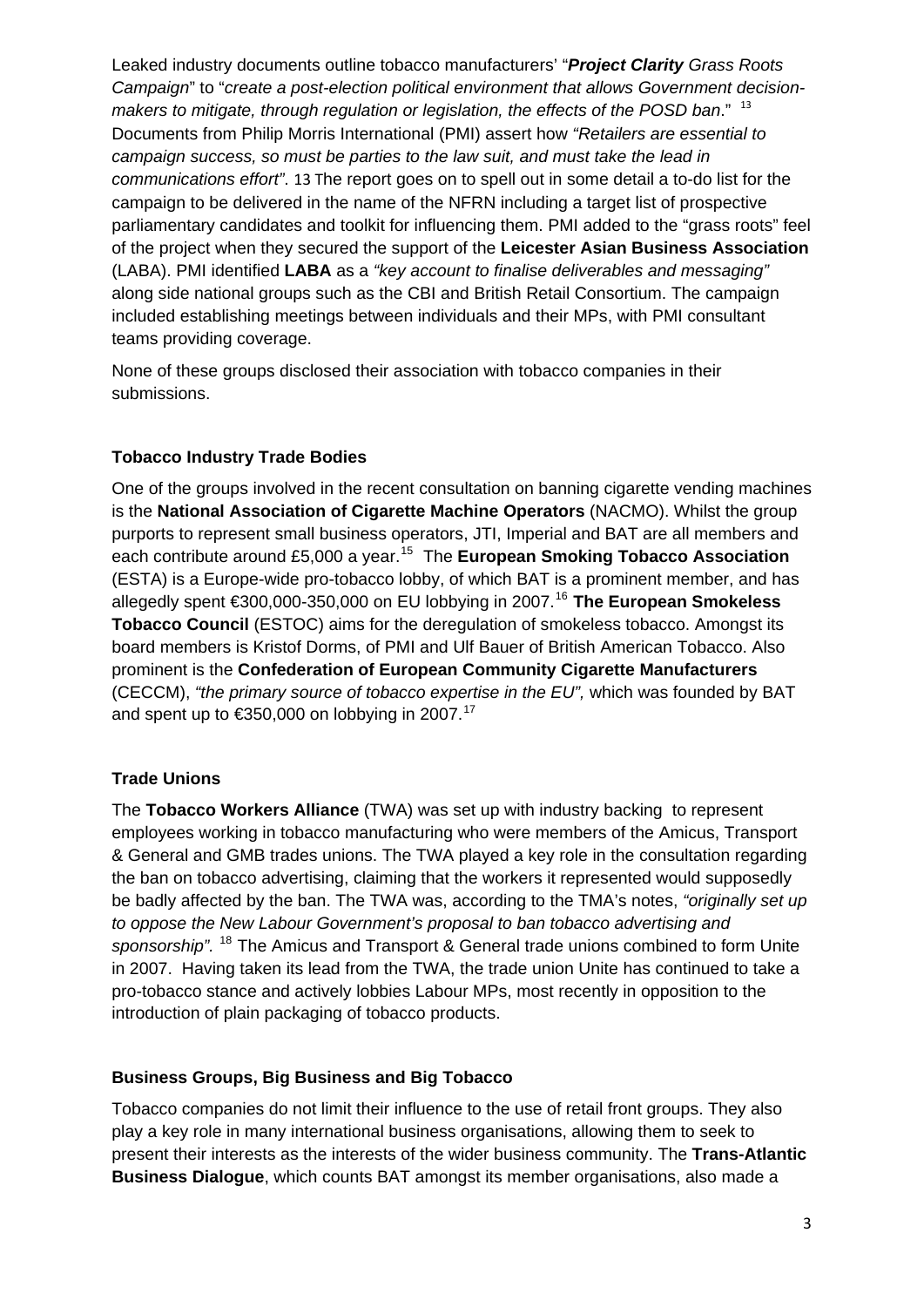submission to the government's 2008 tobacco control consultation. The group's European branch is headed by Jeffries Briginshaw, an employee of British American Tobacco for fourteen years, and its Head of Political and Regulatory Affairs until 2007. The former Chairman of BAT, Martin Broughton, was also the President of the **Confederation of British Industry** (CBI) from 2007-09. <sup>[19](#page-14-1)</sup> The CBI opposed the ban on smoking in public places. For example, in written evidence to the House of Lords Select committee on Economic Affairs the CBI argued that, as voluntary smoking bans were already in place in many areas, *"business saw the legislation as further evidence of unnecessary intervention by government".[20](#page-14-1)* 

Internal PMI documents reveal that the company thought it unlikely that the **British Retail Consortium** and the **Confederation of British Industry** would make their own representations to the government's consultation on the future of tobacco control but could be relied on to refer to partners such as the ACS. Nick Bish, CEO of the **Association of Licensed Multiple Retailers** and Ian Twinn, former Deputy Chairman of the Conservative Party and Chief Executive of the advertisers association **ISBA,** were provided with PMI messages and documents which show that PMI expected these to be used, claiming a lack of research evidence to support the government's proposals.[21](#page-14-1) The **Federation of Small Businesses** and **Scottish Grocers Federation** were to be expected to deliver manufacturers' assertions about the impact on small businesses.

The **British Brands Group**, a membership organisation dedicated to promoting British brands, was founded in 1994 by BAT, Rothmans and leading food and beverage companies. The BBG made a joint response to the government's consultation on the future of tobacco control with the **Anti-Counterfeiting Group,** which counts Imperial Tobacco, Gallaher and Philip Morris amongst its members. **[22](#page-14-1)** In 2010, BBG made a submission opposing plain packaging for tobacco products to the European Commission.<sup>[23](#page-14-1)</sup> More recently the BBG joined forces again with the Anti-Counterfeiting Group to respond to the Australian government's laws on plain packaging.[24](#page-14-1)

The Anti-Counterfeiting Group and BBG are both members of the **Alliance against IP Theft,** which sponsors the All Party Parliamentary Group on Intellectual Property.<sup>[25](#page-14-1)</sup>

Other groups utilised by tobacco companies in both the UK and EU include the **International Trademark Association**, whose Vice President is Toe Su Aung of British American Tobacco, and **Union ales Fabricants** (Unifab), a French group concerned with intellectual property, on whose advisory committee both BAT and PMI sit.

As well as these groups, there is also **Business Action to Stop Counterfeiting and Piracy** (BASCAP) and the **European Communities Trademark Association** (ECTA). The CEOs of BAT, JTI and PMI are all members of the 'Global Leadership Group' of BASCAP. BASCAP has previously lobbied the European Union on Directive 2001/37/EC concerning the manufacture, presentation and sale of tobacco products. BAT is also a member of BASCAP's parent organisation, the **International Chamber of Commerce** (ICC). [26](#page-14-1)

ECTA made a submission to the 2008 Department of Health consultation. Its legal advisor, **David Latham**, has also worked as an advisor to British American Tobacco.

Until 2010, British American Tobacco was also a member of the **European Roundtable of Industrialists,** a group of chief executives and chairmen that aims to influence policy at a European level. Also operating at European level is the **Tobacco Industry Platform (TIP),**  active on lobbying about the REACH regulation, which is concerned with improving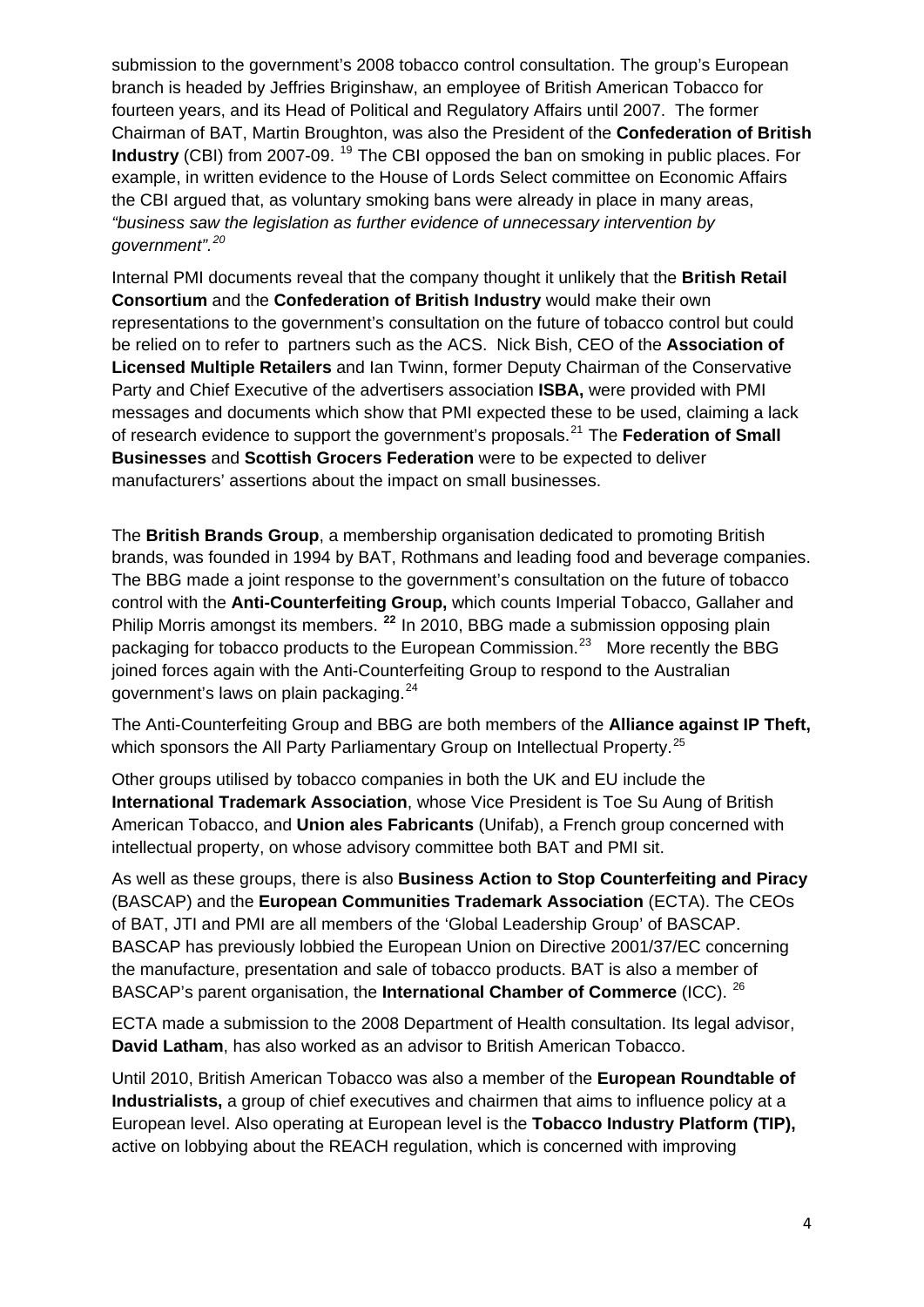protection from dangerous chemicals. TIP counts among its members BAT, Imperial, JTI, PMI, and several umbrella groups, such as ESTA, outlined above. <sup>[27](#page-14-1)</sup>

## **Think Tanks and Consultancies**

Nominally independent think-tanks have also been regarded as important allies for tobacco industry strategy. One of the best-known is **the Cato Institute**, a Washington-based libertarian group that has received sponsorship from both Altria and RJ Reynolds. The Cato Institute was founded by **Charles R Koch**, billionaire CEO of Koch Industries, the energy giant and associate of the US Tea Party movement. The **Institute of Economic Affairs** is a right-wing think tank, whose former President, Ralph Harris, was Chairman and President of industry-funded lobby group FOREST (see below). The IEA has been a long-standing recipient of tobacco industry funding and was variously described by BAT as *"a good ally"* and "exactly the kind of organisation that we should be supporting".<sup>[28](#page-14-1) [29](#page-14-1)</sup> Anthony Fisher, founder of the IEA, also helped set up a libertarian think tank in Canada, the **Fraser Institute**, which has received funding from several tobacco companies.<sup>[30](#page-14-1)</sup> The Institute of Economic Affairs recently hosted an event to promote a book on tobacco plain packaging by tobacco industry consultants Patrick Basham and John Luik , respectively Director and Senior Fellow of the **Democracy Institute** Basham was the founding director of the Social Affairs Centre at the Fraser Institute and scholar with the Cato Institute while Luik has written extensively questioning the health effects of secondhand smoke and is a regular guest at tobacco industry events.<sup>[5](#page-0-0)</sup>

The **Adam Smith Institute** (ASI), which describes itself as *"the UK's leading libertarian think tank"*, was set up with the help of Anthony Fisher of the IEA. In February 2012 Christopher Snowdon, author of an ASI report told the BBC Today Programme that ASI received "less than 3% of their turnover from the tobacco industry". According to an internal PMI memo, The Institute would conduct training for journalists on free market principles that would be *"ideologically consistent with [*Philip Morris'*] issues and interests"*. [31](#page-14-1) The ASI has also coordinated the Confederation of European Community Cigarette Manufacturers' (CECCM, see above) response to European tobacco control initiatives.<sup>[32](#page-14-1)</sup>

In Europe, BAT and the European Smoking Tobacco Association are both members of the Brussels think tank, the **European Policy Centre** whilst the **European Policy Forum** was involved in British American Tobacco's attempts to influence regulatory reforms in Europe.

London Economics, an economics and public policy consultancy, has published a report funded by Philip Morris International opposing the plain packaging of cigarettes. $33$ 

## **Public Relations Companies**

Tobacco companies also work through PR firms such as **Burson-Marsteller**, which helped them set up the National Smokers Alliance, the US counterpart to FOREST. Burson-Marsteller was also instrumental in spreading what was widely regarded as misinformation over the health effects of second hand smoke and, explicitly, for seeking to discredit the US Environmental Protection Agency.<sup>[34](#page-14-1)</sup> However, in 2010 Burson-Marsteller ceased working with the tobacco industry.<sup>[35](#page-14-1)</sup>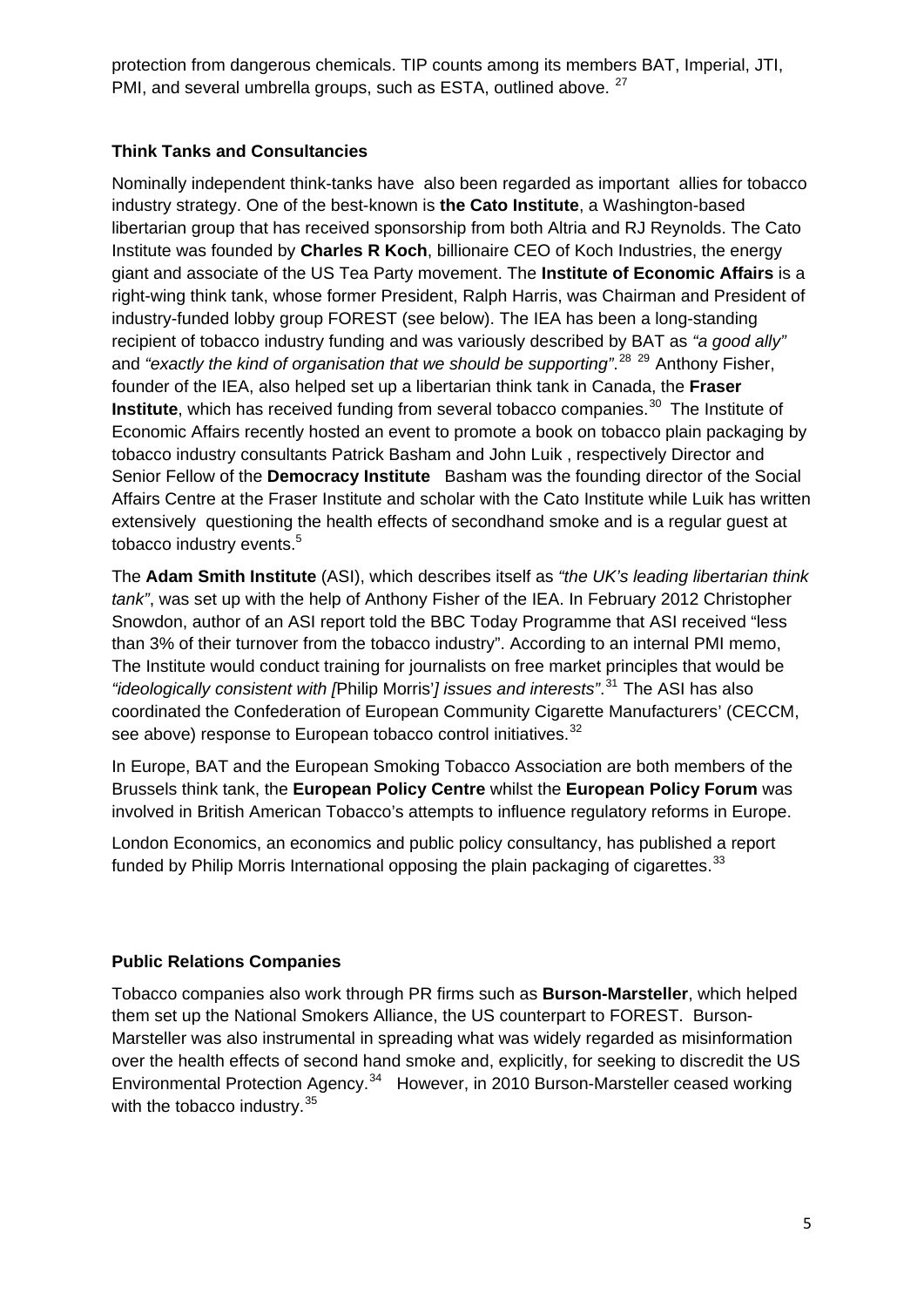## **Astroturfing**

'Astroturf' refers *to "apparently grassroots-based citizen groups or coalitions that are primarily conceived, created and/or funded by corporations, industry trade associations, and political interests or public relations firms"*. [36](#page-14-1) The most prominent of these is **FOREST** ('Freedom Organisation for the Right to Enjoy Smoking Tobacco'), which was established in 1979 with tobacco industry funding  $37$  and which continues to receive over 90% of its funding from tobacco companies. <sup>[38](#page-14-1) [39](#page-14-1)</sup> Even Simon Clark, the Director of FOREST acknowledges that "in all probability, FOREST was set up with funding from the tobacco manufacturers". <sup>[40](#page-14-1)</sup> In 2009 Simon Clark, told the Scottish Parliament that the organisation received "approximately £250,000 a year" from tobacco manufacturers. $41$  FOREST made a submission to the 2008 tobacco control consultation, as did its offshoot, **The Free Society**. Both are headed by Simon Clark, who has also established the group **Save Our Pubs and Clubs,** which campaigns for 'reform' of the smoking legislation and has run competitions in association with JTI. In 2011, **Privacy International** released a FOREST-funded report on the 'persecution' of smokers.<sup>[42](#page-14-1)</sup> Big Tobacco also funds groups to influence public opinion online. Amongst these is **Liberal Vision** which acknowledges itself as *"in strict legal terms…a wholly-owned subsidiary"* of **Progressive Vision**. [43](#page-15-0) Progressive Vision ran a summit with the TMA on illicit tobacco smuggling in January 2011. The opening address was given by **Mark Garnier, MP**. **Chris Snowdon's** blog, **Velvet Glove Iron Fist** has removed its claim not to receive tobacco industry funding. Snowdon was part of an "impressive line up" of invited speakers at the industry's Global Tobacco Networking Forum in Bangalore in 2010. He was billed as an adjunct scholar of the tobacco industry funded Cato Institute, writing on public health issues for the website **Spiked**. Other invited speakers included **Patrick Basham**, **John Luik, Mark Littlewood, Simon Clark** of Forest, **Katherine Graham** of the Tobacco Retailers Alliance and **Christopher Ogden** of the Tobacco Manufacturers Association.<sup>[44](#page-15-0)</sup>

**FORCES**, an acronym for 'Fight Ordinances and Restrictions to Control and Eliminate Smoking' claims to be independent of any commercial body but is *"aligned with those who fight the antismoking movement"*. Through its criticism and opposition to tobacco control campaigns FORCES is aligned to the tobacco industry. Previously secret documents released in court demonstrate that under the leadership of **Gian Turci**, FORCES sought the support of Philip Morris and Rothmans Ltd. In Turci's own words he received "wonderful hospitality" and hoped that that his visit would *"mark the beginning of a good and mutually beneficial co-operation between FORCES and other smokers' rights groups, and the industry."* [45](#page-15-0)

The UK-based **Freedom2choose** lobby group, which was set up originally to oppose the smokefree legislation, says it is a grass-roots organisation that is independent of the tobacco industry. However, some people associated with it have links with Big Tobacco. Freedom2choose is allied to The International Coalition Against Prohibition. One of the founders of **TICAP** was Gian Turci. According to TICAP Turci was a member of the Executive Committee of Freedom2choose.<sup>[46](#page-15-0)</sup>

## **Political Links**

Tobacco companies have several links within the current government. The most prominent of these is **Kenneth Clarke**, Secretary of State for Justice, who was formerly Deputy Chairman and a Director of British American Tobacco. [47](#page-15-0) [48](#page-15-0)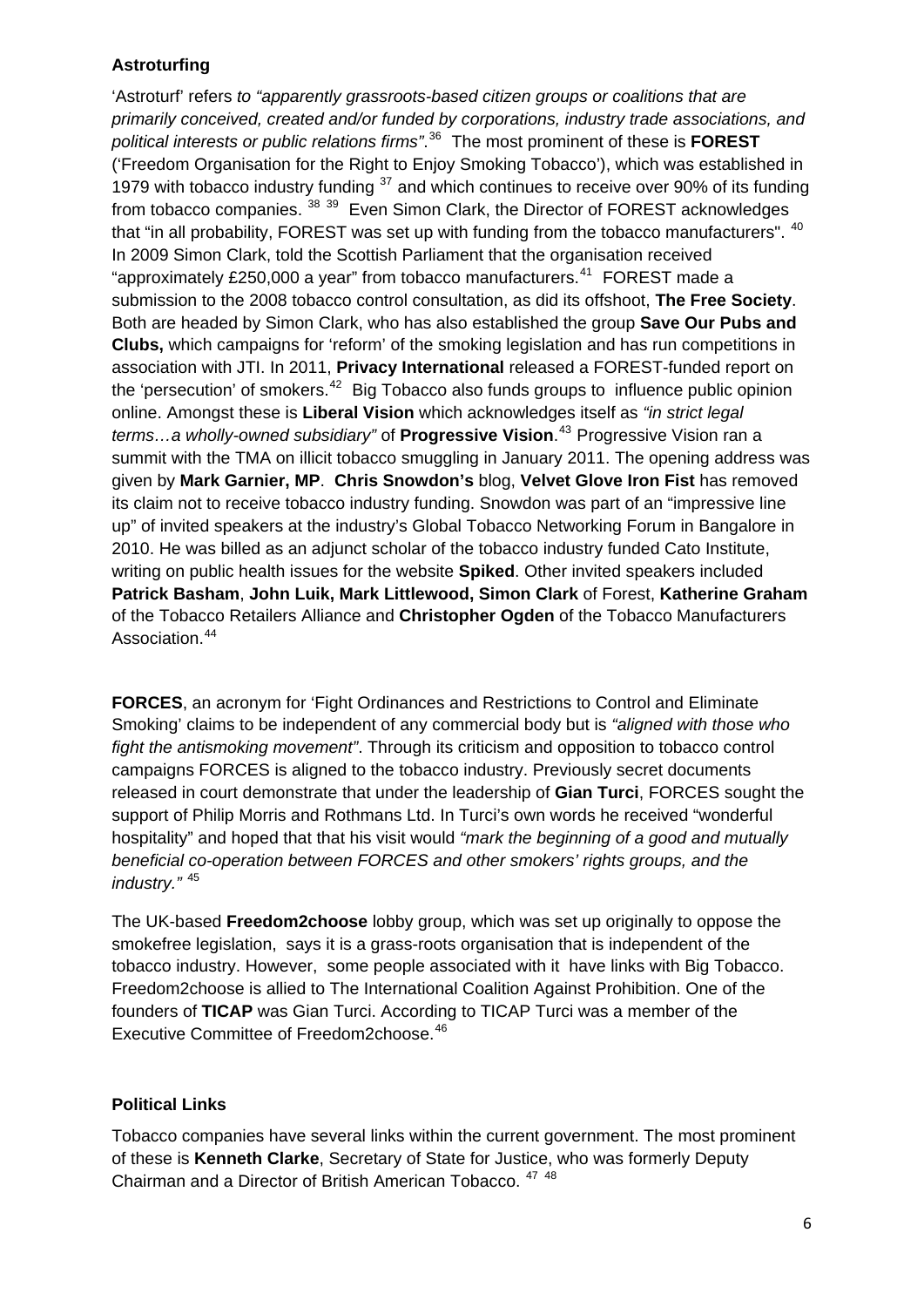Tobacco companies also offer generous hospitality to elected representatives. Former **Transport Secretary Philip Hammond** was amongst the MPs treated to more than £1,000 worth of hospitality at the Chelsea flower show by Japan Tobacco International (JTI). Under Hammond's tenure, the Department of Transport reviewed legislation regarding smoking on ships and ruled against extending the smokefree legislation to shipping. The following Conservative MPs were also at the 2011 Chelsea flower show as guests of Japan Tobacco International: **Alun Cairns**, **Therese Coffey**, **Michael Ellis**, **Mark Garnier**, **James Gray, Karl McCartney, Stephen Metcalfe**, **Richard Ottaway, Chris Pincher**, **Mark Spencer** and Angela Watkinson. Jim Dowd of the Labour Party was also present as a quest of JTI.<sup>[49](#page-15-0) [50](#page-15-0)</sup> [51](#page-15-0) **Brian Binley**, who was a guest of JTI at the Chelsea Flower Show and Glyndebourne, went on to table an Early Day Motion attacking the smoking ban.

Previous guests of JTI at the Chelsea flower show have included **Cheryl Gillan**, Secretary of State for Wales and **David Lidington**, Minister for Europe.

**Solicitor General Edward Garnier**, who backed a legal challenge against the ban on the display of tobacco in shops, was also at the Chelsea flower show and has previously been the recipient of hospitality from Imperial Tobacco and the Tobacco Manufacturers Association. He was also a member of the **House of Commons Pipe and Cigar Smokers Club**, previously described in the view of another MP as "a front for the Tobacco Manufacturers Association".[52](#page-15-0) Conservative MP **Jonathan Djanogly** also has financial interests in the tobacco industry with shares in Imperial Tobacco, as do a number of members of the House of Lords, including Baroness Byford (BAT), Lord Gavron (Imperial), Lord Glendonbrook (BAT, Imperial and PMI), Lord Millett (BAT and Imperial), Lord Palmer (BAT), Lord Sheppard of Didgemore (Imperial) and Lord Wasserman (PMI)<sup>[53](#page-15-0)</sup>. When he was an MP, the current **London Mayor, Boris Johnson,** received between £5,000 and £10,000 from an organisation listed in the Register of Members' Interests as the Association of Tobacco (presumed to be the Tobacco Manufacturers' Association) for speaking engagements in 2007.<sup>[54](#page-15-0)</sup>

The smokingate.com activist website, which works to expose activities by PMI, recently revealed documents in which **Gardant Communications** acted as an intermediary between Conservative Health Spokesman Earl Howe and PMI. Gardant channelled PMI legal advice to Earl Howe and claimed that Howe *"did express interest and has undertaken to visit* [PMI headquarters] *in Neuchatel* [Switzerland]*"*. [55](#page-15-0) [56](#page-15-0) However, since becoming a Health Minister, Earl Howe has stated that no Government Minister has had any dealings either directly or indirectly with the tobacco industry. [57](#page-15-0)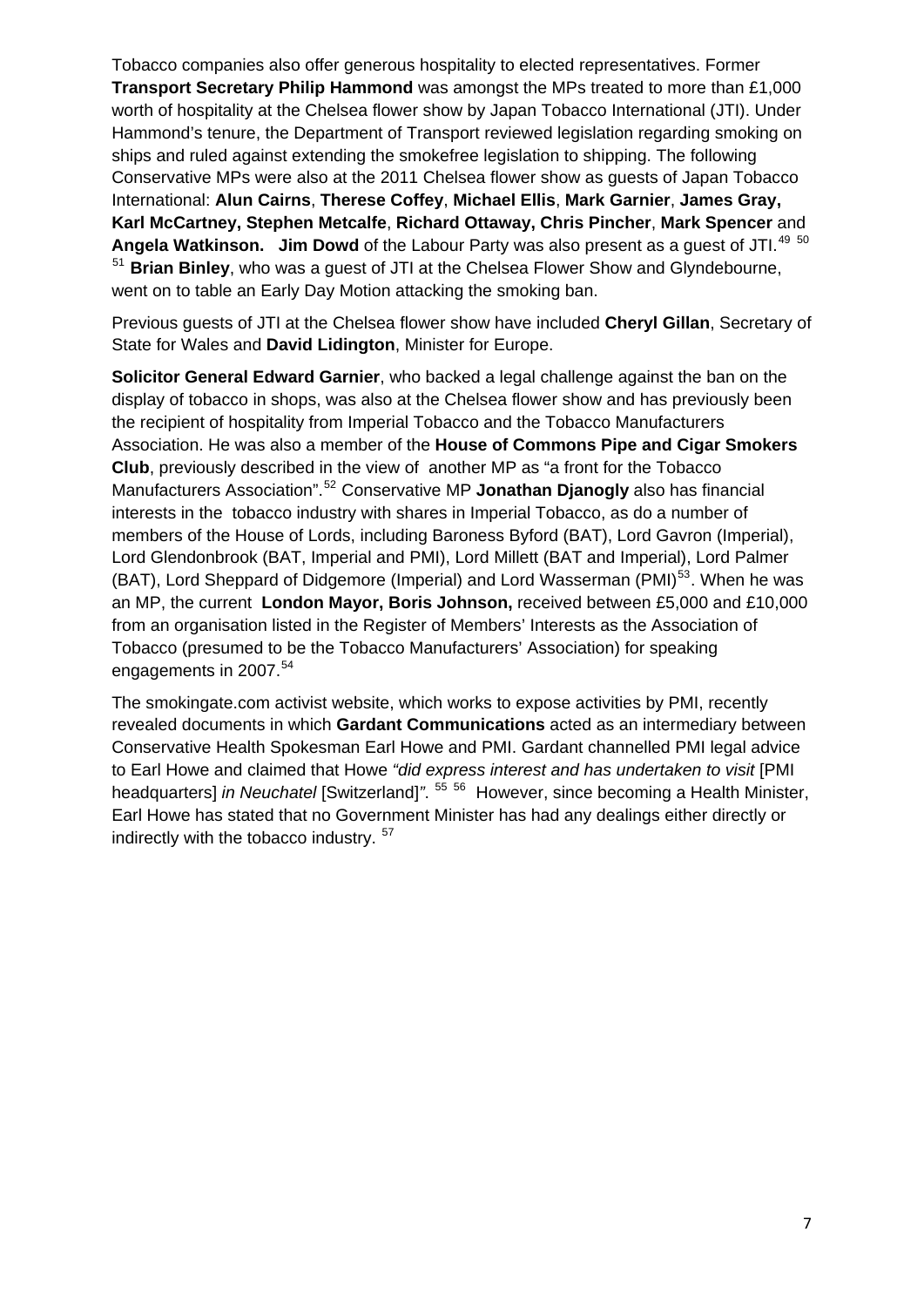| <b>WHO THEY ARE</b>                                                            | <b>WHAT THEY DO</b>                                                                                                                                            | <b>WHO IS INVOLVED</b>                                                                   |  |
|--------------------------------------------------------------------------------|----------------------------------------------------------------------------------------------------------------------------------------------------------------|------------------------------------------------------------------------------------------|--|
| <b>Adam Smith Institute</b>                                                    | Libertarian think tank                                                                                                                                         | Receives tobacco industry<br>funding. Has worked with<br><b>CECCM</b>                    |  |
| <b>Alcan Packaging</b>                                                         | Supplier to tobacco industry.<br>Made a submission to the 2008<br>Department of Health<br>consultation on tobacco control                                      | Subsidiary of Amcor, a multi-<br>national packaging company.                             |  |
| <b>Alliance against IP Theft</b>                                               | A coalition of trade and<br>enforcement organisations                                                                                                          | Members include the Anti-<br>Counterfeiting Group and the<br><b>British Brands Group</b> |  |
| <b>American Chamber of</b><br><b>Commerce to the</b><br><b>European Union</b>  | Represents American business<br><b>BAT and Philip Morris are</b><br>interests in the EU<br>members                                                             |                                                                                          |  |
| American-European<br><b>Community Association</b>                              | Provides a forum for discussion<br>of key global business,<br>economic and political affairs                                                                   | Philip Morris, BAT and Imperial<br>are all members                                       |  |
| <b>The Anti-Counterfeiting</b><br>Group                                        | Made a submission to the 2008<br>Department of Health<br>consultation (with British<br><b>Brands Group)</b>                                                    | Imperial Tobacco, Gallaher and<br>Philip Morris International (PMI)<br>are full members  |  |
| <b>APCO</b>                                                                    | Public affairs agency with long<br>history of service to tobacco<br>Engaged by PMI<br>industry. Provides public affairs<br>support, nominally to retailers.    |                                                                                          |  |
| <b>Association of</b><br><b>Convenience Stores</b>                             | Made a submission to the 2008<br>Imperial, BAT and JTI are all<br>Department of Health tobacco<br>"Premier Club" members.<br>control consultation              |                                                                                          |  |
| <b>Association of Licensed</b><br><b>Multiple Retailers</b>                    | Lobbied by PMI to oppose<br>Campaigns on behalf of pubs<br>Government's tobacco control<br>and other licensed retailers<br>proposals                           |                                                                                          |  |
| <b>Business Action to Stop</b><br><b>Counterfeiting and Piracy</b><br>(BASCAP) | Lobbied EU on tobacco<br>BAT, JTI And Imperial are all<br>advertising directive<br>members<br>(2001/37/EC)                                                     |                                                                                          |  |
| <b>British Brands Group</b>                                                    | Made a submission to the 2008<br>Established in 1994 by BAT,<br>Department of Health<br>PMI and Rothmans, amongst<br>consultation on tobacco control<br>others |                                                                                          |  |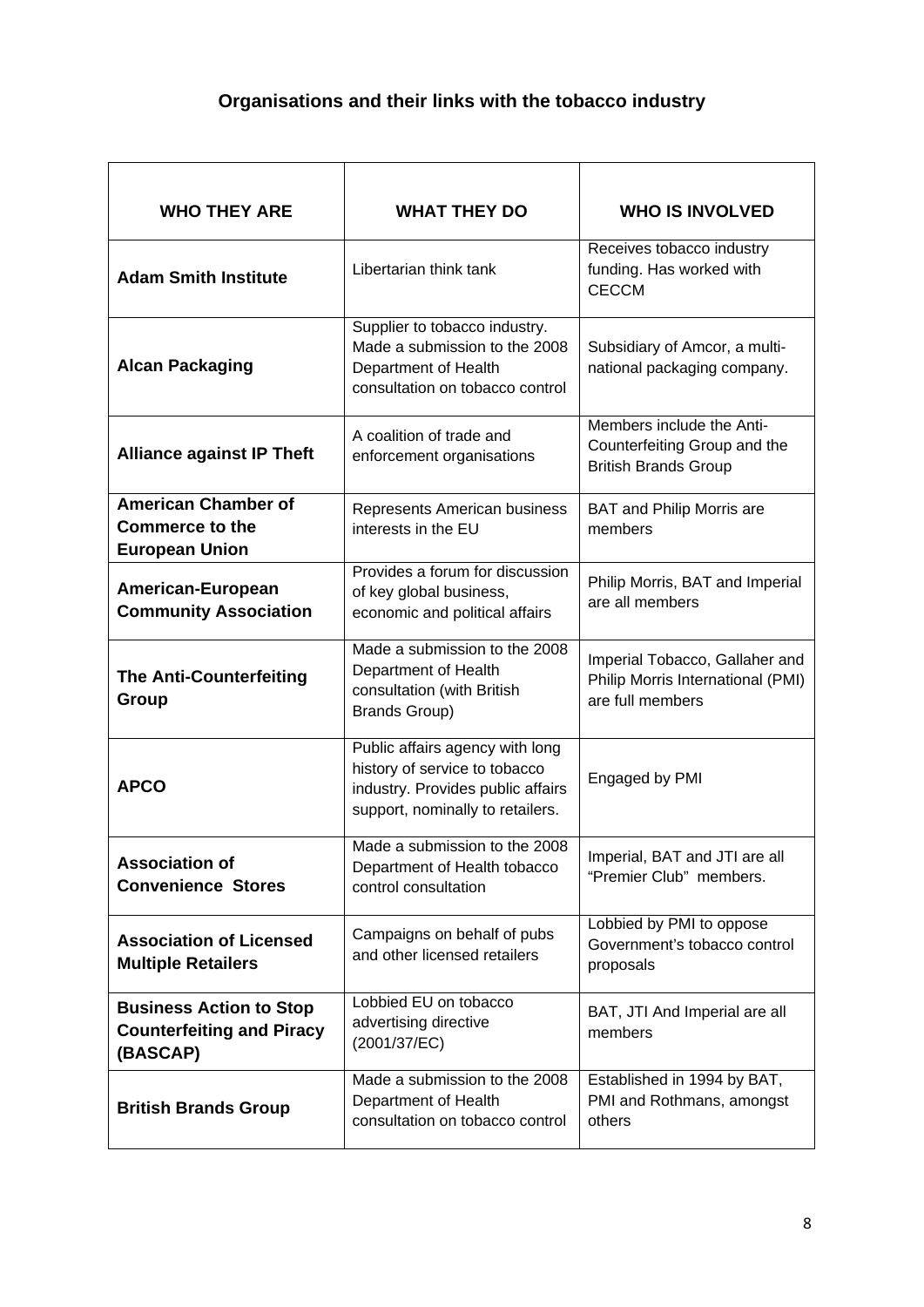| <b>British Chamber of</b><br><b>Commerce in Belgium</b>                                | Provides a platform for its<br>members to raise their profile in<br>Belgium                                                                                                                                 | BAT and JTI are members                                                                 |  |
|----------------------------------------------------------------------------------------|-------------------------------------------------------------------------------------------------------------------------------------------------------------------------------------------------------------|-----------------------------------------------------------------------------------------|--|
| <b>British Retail Consortium</b>                                                       | Trade association for the UK<br>retail industry                                                                                                                                                             | One of the stakeholders<br>identified in PMI's "Project<br>Clarity"                     |  |
| <b>Cato Institute</b>                                                                  | Considered by Philip Morris to<br>be one of its "national allies"                                                                                                                                           | Received funding from Altria<br>(parent of Philip Morris) and RJ<br>Reynolds            |  |
| <b>Confederation of British</b><br><b>Industry</b>                                     | Imperial Tobacco includes the<br>The UK's premier business<br>CBI among organisations with<br>lobbying organisation<br>which it engages.                                                                    |                                                                                         |  |
| <b>Confederation of</b><br><b>European Community</b><br><b>Cigarette Manufacturers</b> | Represents BAT, JTI and 13<br>Spent €300,000-€350,000<br>other manufacturing<br>lobbying the EU in 2007<br>organisations                                                                                    |                                                                                         |  |
| <b>Deloitte</b>                                                                        | Provides financial and<br>consultancy services                                                                                                                                                              | <b>BAT Australia commissioned</b><br>Deloitte to produce a report on<br>plain packaging |  |
| <b>Democracy Institute</b>                                                             | Think tank based in<br>Founded by Patrick Basham<br>Washington DC and London.                                                                                                                               |                                                                                         |  |
| <b>European Cigar</b><br>Manufacturers'<br><b>Association</b>                          | BAT, Imperial Tobacco and JTI<br>Represents European<br>manufacturers of cigars<br>are all members                                                                                                          |                                                                                         |  |
| <b>European Communities</b><br><b>Trademark Association</b>                            | David Latham, who has also<br>Made a submission to the 2008<br>worked for BAT and the Plain<br>Department of Health<br>Pack Group, is the<br>consultation on tobacco control<br>association's legal advisor |                                                                                         |  |
| <b>European Policy Centre</b>                                                          | BAT is a member and has<br>Think tank used to influence<br>worked with the EPC since the<br>Brussels on various issues<br>1980s                                                                             |                                                                                         |  |
| <b>European Policy Forum</b>                                                           | Lobbies the European Union on<br>tobacco control issues                                                                                                                                                     | BAT has worked with the EPF                                                             |  |
| <b>European Rolling Papers</b><br><b>Association</b>                                   | Represents the interests of<br>European manufacturers of<br>rolling papers and tubes                                                                                                                        | Imperial Tobacco has an<br>interest through its Rizla<br>subsidiary                     |  |
| <b>European Roundtable of</b><br><b>Industrialists</b>                                 | Seeks to examine and<br>influence policy-making at a<br>BAT was a member until 2010<br>European level                                                                                                       |                                                                                         |  |
| <b>European Risk Forum</b>                                                             | Formerly part of the EPC, its<br>membership was by invitation<br>BAT was a founding member<br>only                                                                                                          |                                                                                         |  |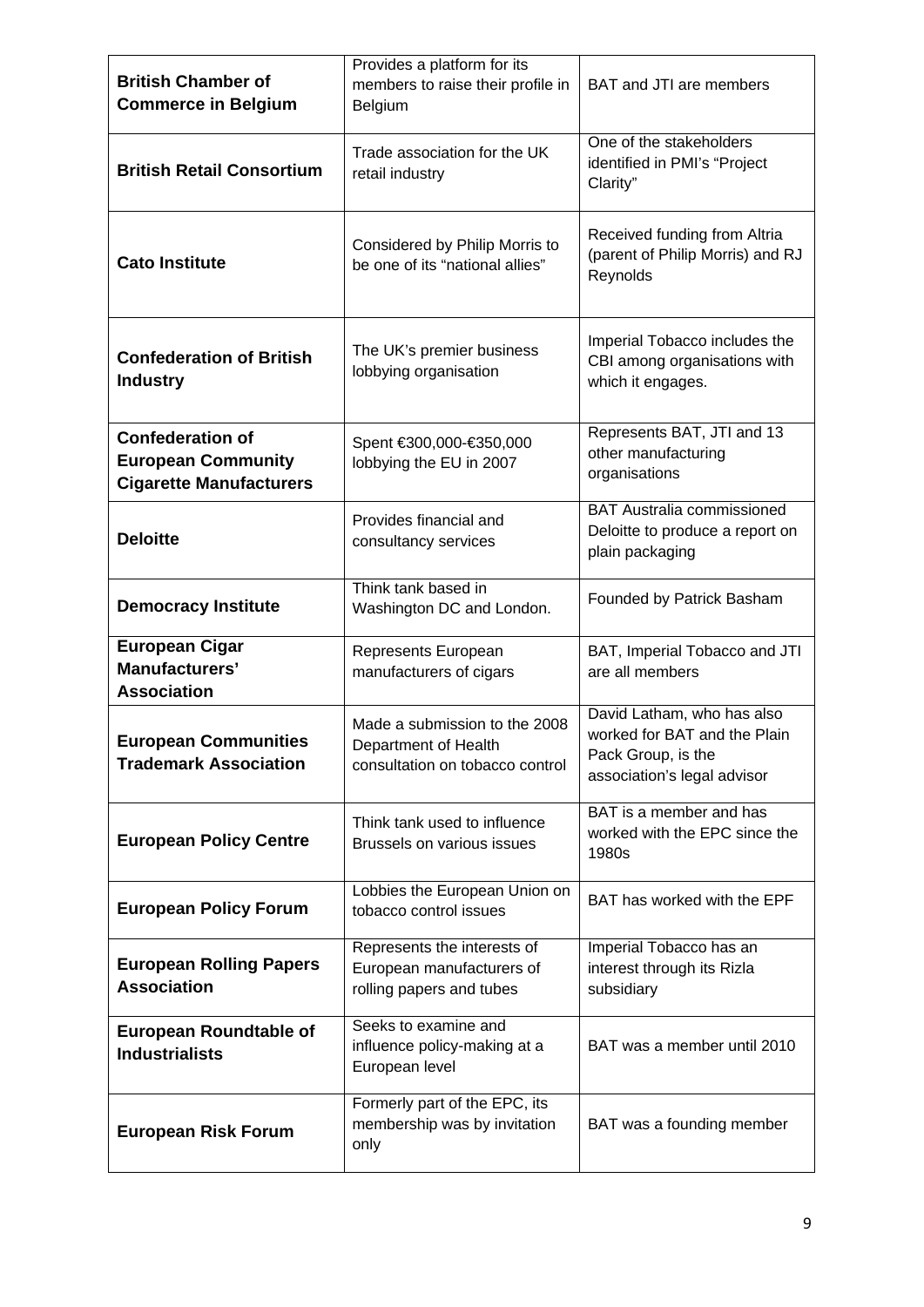| <b>European Smoking</b><br><b>Tobacco Association</b>    | Represents the interests of the<br>European manufacturers,<br>distributors and importers of<br>many types of tobacco.                                                                                                                         | Spent €300,000-€350,000 on<br>lobbying in the EU in 2007                                                       |
|----------------------------------------------------------|-----------------------------------------------------------------------------------------------------------------------------------------------------------------------------------------------------------------------------------------------|----------------------------------------------------------------------------------------------------------------|
| <b>European Smokeless</b><br><b>Tobacco Council</b>      | Objective is "the worldwide<br>legalisation of Swedish snus<br>and other smokeless tobacco<br>products, based on a regulatory<br>framework"                                                                                                   | BAT's Tomas Hammargran is<br>Chair                                                                             |
| <b>European Travel Retail</b><br><b>Council</b>          | Met with European<br>Commission on revising<br><b>Tobacco Products Directive</b>                                                                                                                                                              | Imperial Tobacco is a member                                                                                   |
| <b>Federation of Small</b><br><b>Businesses</b>          | Lobbied by PMI to oppose<br>A pressure group promoting the<br>Government's tobacco control<br>interests of small businesses<br>proposals                                                                                                      |                                                                                                                |
| <b>FORCES</b>                                            | Previous leader Gian Turci<br>Campaign group "aligned with<br>those who fight the antismoking<br>sought support from PMI &<br>Rothmans Ltd.<br>movement"                                                                                      |                                                                                                                |
| <b>FOREST</b>                                            | Made a submission to the 2008<br>Department of Health<br>consultation on tobacco control                                                                                                                                                      | Established with tobacco<br>industry funding. Tobacco<br>industry continues to provide<br>over 90% of funding. |
| <b>Fraser Institute</b>                                  | Involved in influencing<br>Canadian policy on tobacco                                                                                                                                                                                         | Sought and received funding<br>from several tobacco<br>companies                                               |
| Freedom to Choose (F2C)                                  | Campaigned for a repeal of<br>smoking ban. Made a<br>submission to the 2008<br>A member of TICAP<br>Department of Health<br>consultation on tobacco control                                                                                   |                                                                                                                |
| <b>The Global Intellectual</b><br><b>Property Centre</b> | Made a submission to the 2008<br><b>BAT and Philip Morris are</b><br>Department of Health<br>members<br>consultation on tobacco control                                                                                                       |                                                                                                                |
| <b>Independent Retail News</b>                           | Survey of business regarding<br>Conducted roundtable<br>plain packaging used as<br>discussions in association with<br>evidence in 2008 Department<br>Imperial Tobacco over plain<br>of Health consultation on<br>packaging<br>tobacco control |                                                                                                                |
| <b>Institute of Economic</b><br><b>Affairs</b>           | Recipient of tobacco industry<br>Calls itself the UK's original<br>funding. Former President<br>free-market think tank<br>Ralph Harris was also former<br><b>President of FOREST</b>                                                          |                                                                                                                |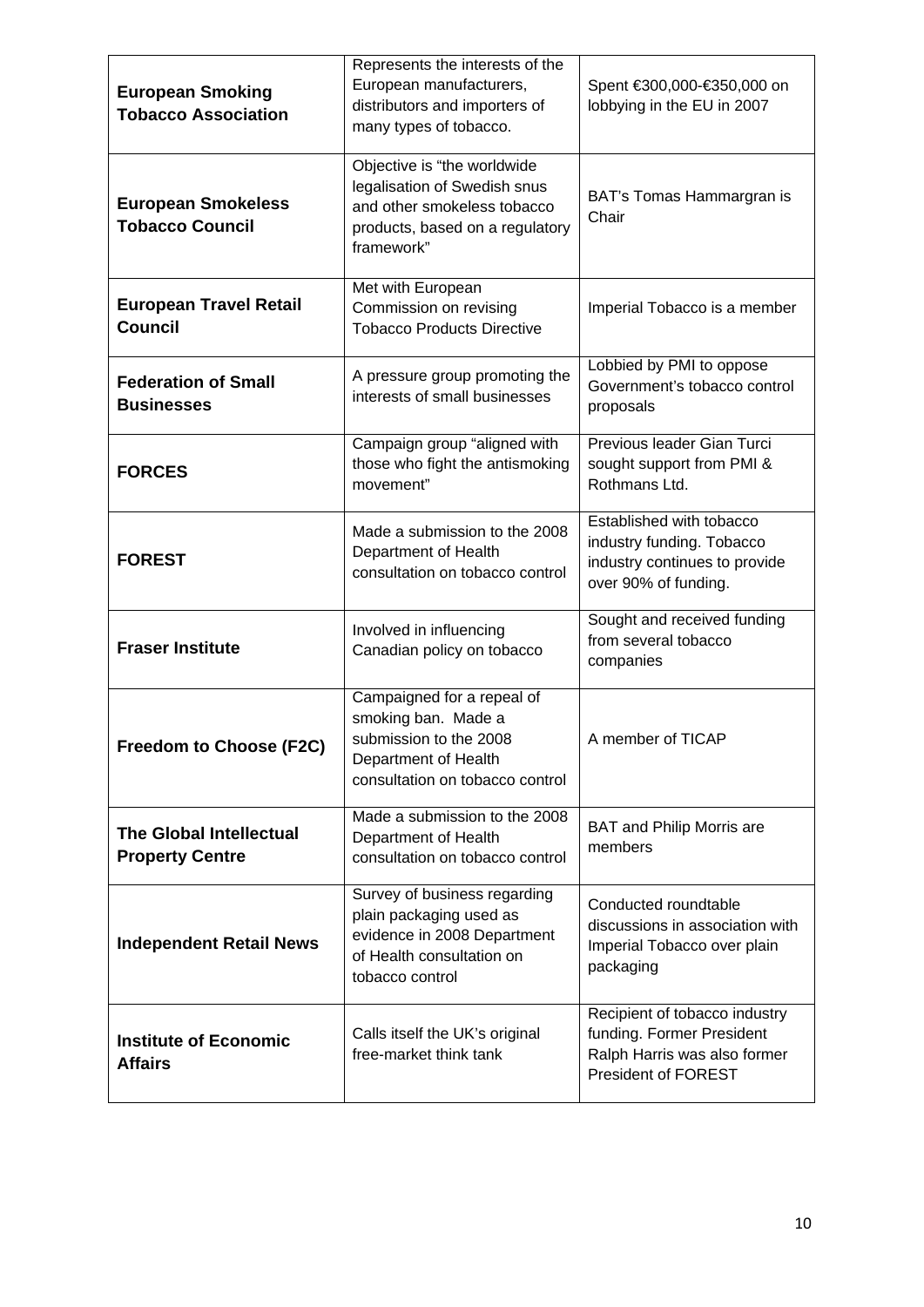| <b>Interbrand</b>                                                              | A branding consultancy and<br>division of Omnicom; argues<br><b>BAT and PMI are clients</b><br>against the introduction of plain<br>packaging                                                                            |                                                                                                                                                                                                    |  |
|--------------------------------------------------------------------------------|--------------------------------------------------------------------------------------------------------------------------------------------------------------------------------------------------------------------------|----------------------------------------------------------------------------------------------------------------------------------------------------------------------------------------------------|--|
| <b>International Chamber of</b><br><b>Commerce</b>                             | Parent organisation of<br>BASCAP; business lobby group                                                                                                                                                                   | British American Tobacco is a<br>member                                                                                                                                                            |  |
| <b>International Trademark</b><br><b>Association</b>                           | Made a submission to the 2008<br>Department of Health<br>consultation on tobacco control                                                                                                                                 | Vice President is Toe Su Aung,<br>a British American Tobacco<br>employee                                                                                                                           |  |
| <b>ISBA (Incorporated</b><br><b>Society of British</b><br><b>Advertisers)</b>  | Defends commercial right to<br>advertise                                                                                                                                                                                 | Recipient of PMI campaign<br>messages opposing<br>Government's tobacco control<br>proposals                                                                                                        |  |
| <b>Leicester Asian Business</b><br><b>Association (LABA)</b>                   | A "key stakeholder" and<br>message carrier in Project<br>Clarity and PMI supporter in<br>ministerial meetings.                                                                                                           | Partner in PMI "grass roots"<br>campaigning.                                                                                                                                                       |  |
| <b>Liberal Vision</b>                                                          | A subsidiary of Progressive<br>Links to the TMA<br>Vision (see below)                                                                                                                                                    |                                                                                                                                                                                                    |  |
| <b>London Economics</b>                                                        | An economics and public policy<br>Published report on tobacco<br>plain packaging funded by PMI<br>consultancy                                                                                                            |                                                                                                                                                                                                    |  |
| <b>Markenverband</b>                                                           | Made a submission to the 2008<br>Department of Health<br>consultation on tobacco control                                                                                                                                 | Has tobacco industry members;<br>Manfred A Häussler, now<br>retired, was previously an<br><b>Executive Director at</b><br>Markenverband and Imperial<br>Tobacco's Sales and Marketing<br>Director. |  |
| <b>National Association of</b><br><b>Cigarette Machine</b><br><b>Operators</b> | Made a submission to the 2008<br>Department of Health<br>consultation on tobacco control                                                                                                                                 | BAT, JTI and Imperial are all<br>members, each contributing<br>around £5,000 per year.                                                                                                             |  |
| <b>National Federation of</b><br><b>Retail Newsagents</b>                      | Funded by BAT, Imperial; a<br>Campaigned against display<br>"puppet of the tobacco<br>ban<br>industry"                                                                                                                   |                                                                                                                                                                                                    |  |
| <b>Nude Brand Consulting</b>                                                   | Made a submission to the 2008<br>Appointed for a major design<br>Department of Health<br>deal by JTI in 2005<br>consultation on tobacco control                                                                          |                                                                                                                                                                                                    |  |
| <b>Privacy International</b>                                                   | Its mission is to "defend the<br>right to privacy across the<br>world, and to fight surveillance<br>Published a FOREST-funded<br>and other intrusions into private<br>report<br>life by governments and<br>corporations" |                                                                                                                                                                                                    |  |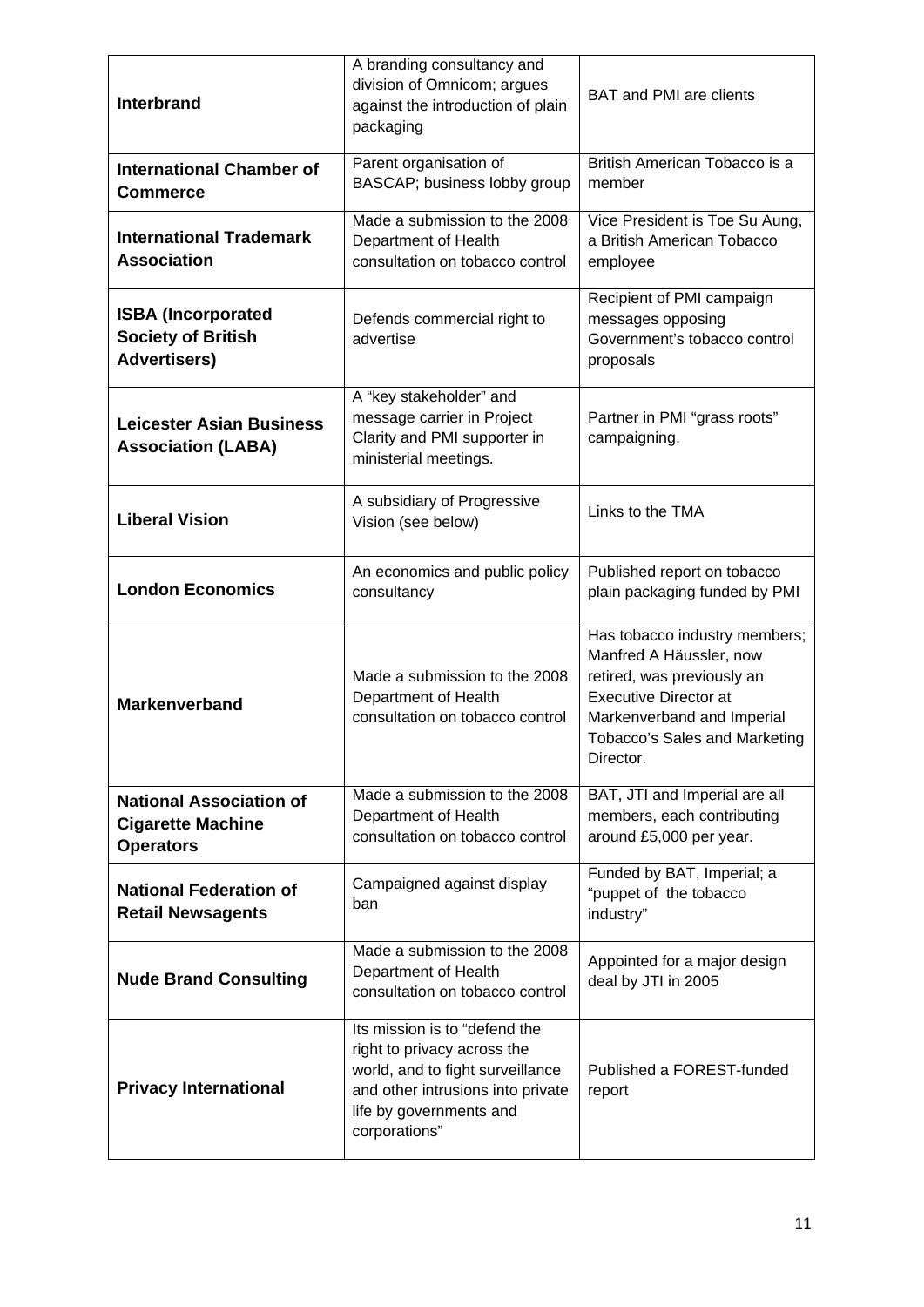| <b>Progressive Vision</b>                                                          | Libertarian think tank; hosted a<br>summit on tobacco smuggling<br>with the Tobacco<br><b>Manufacturers Association</b>                                                                                 | Supporter of Save Our Pubs<br>and Clubs campaign;<br>associated with TMA and<br><b>FOREST</b>                    |  |
|------------------------------------------------------------------------------------|---------------------------------------------------------------------------------------------------------------------------------------------------------------------------------------------------------|------------------------------------------------------------------------------------------------------------------|--|
| <b>Responsible Retailers</b>                                                       | Ran 'Save Our Shops'<br>campaign, which included<br>sending postcards to every MP                                                                                                                       | Offshoot of Tobacco Retailers<br>Alliance, which is funded by the<br><b>Tobacco Manufacturers</b><br>Association |  |
| <b>Rural Shops Alliance</b>                                                        | Made a submission to 2008<br>Department of Health<br>consultation on tobacco control                                                                                                                    | Imperial Tobacco is one of its<br>'principal sources of funding'                                                 |  |
| <b>Save Our Pubs and Clubs</b>                                                     | Campaign against the smoking<br>ban in pubs                                                                                                                                                             | Campaign run by Simon Clark<br>of FOREST, which receives<br>tobacco company funding                              |  |
| <b>Scottish Grocers</b><br><b>Federation</b>                                       | Trade association for the<br>Lobbied by PMI to oppose<br><b>Scottish Convenience Store</b><br>Government's tobacco control<br>Sector<br>proposals                                                       |                                                                                                                  |  |
| <b>Sinclair Collis</b>                                                             | Made a submission to the 2008<br>Wholly owned subsidiary of<br>Department of Health<br>Imperial Tobacco<br>consultation on tobacco control                                                              |                                                                                                                  |  |
| <b>Trans-Atlantic Business</b><br><b>Dialogue</b>                                  | BAT is a member; Jeffries<br>Made a submission to the 2008<br>Briginshaw, EU Executive<br>Department of Health<br>Director, was a BAT employee<br>consultation on tobacco control<br>for fourteen years |                                                                                                                  |  |
| <b>Transatlantic Public</b><br><b>Affairs</b>                                      | Provided support, nominally to<br>Engaged by PMI<br>retailers, on "Project Clarity"                                                                                                                     |                                                                                                                  |  |
| <b>The Free Society</b>                                                            | Made a submission to the 2008<br>Department of Health<br>consultation on tobacco control                                                                                                                | Offshoot of FOREST, run by<br>Simon Clark (FOREST, Save<br>Our Pubs campaign)                                    |  |
| <b>TICAP (The International</b><br><b>Coalition Against</b><br><b>Prohibition)</b> | Has links with FORCES &<br>Describes itself as "Against<br>government prohibition and<br>Freedom2Choose via founder<br>junk science based policies"<br>Gian Turci.                                      |                                                                                                                  |  |
| <b>Tobacco Industry Platform</b>                                                   | Listed among Imperial<br>Lobbying Group representing<br>Tobacco's network of<br>tobacco industry interests<br>organisations                                                                             |                                                                                                                  |  |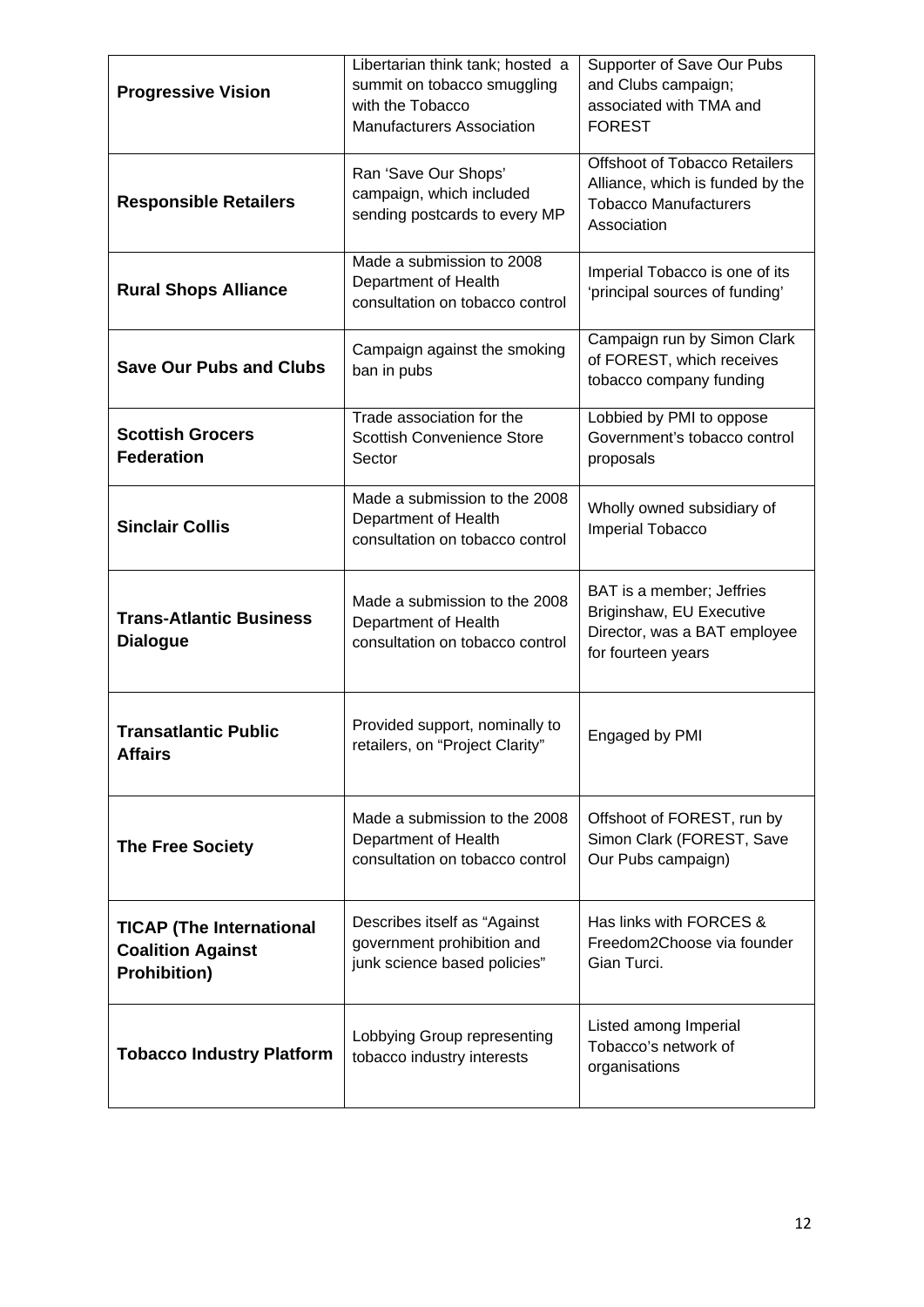| <b>Tobacco Manufacturers</b><br><b>Association (TMA)</b> | Made a submission to the 2008<br>Represents Gallaher, Imperial<br>Department of Health<br>and BAT<br>consultation on tobacco control |                                                                       |  |
|----------------------------------------------------------|--------------------------------------------------------------------------------------------------------------------------------------|-----------------------------------------------------------------------|--|
| <b>Tobacco Retailers Alliance</b><br>(TRA)               | Made a submission to the 2008<br>Department of Health<br>Funded by the TMA<br>consultation on tobacco control                        |                                                                       |  |
| <b>Tobacco Workers Alliance</b>                          | Represents employees in<br>Established with tobacco<br>tobacco manufacturing<br>industry & trade union support                       |                                                                       |  |
| <b>Union ales Fabricants</b><br>(Unifab)                 | Intellectual property<br>organisation                                                                                                | BAT and PMI are members of<br>the advisory committee.                 |  |
| <b>Unite</b>                                             | UK trade union. Made a<br>submission to the 2008<br>Department of Health<br>consultation on tobacco control                          | Linked to the TWA                                                     |  |
| <b>UK Travel Retail Forum</b>                            | Made submission to the 2008<br>and 2009 Department of Health<br>consultations                                                        | Member of the European<br><b>Travel Retail Council (see</b><br>above) |  |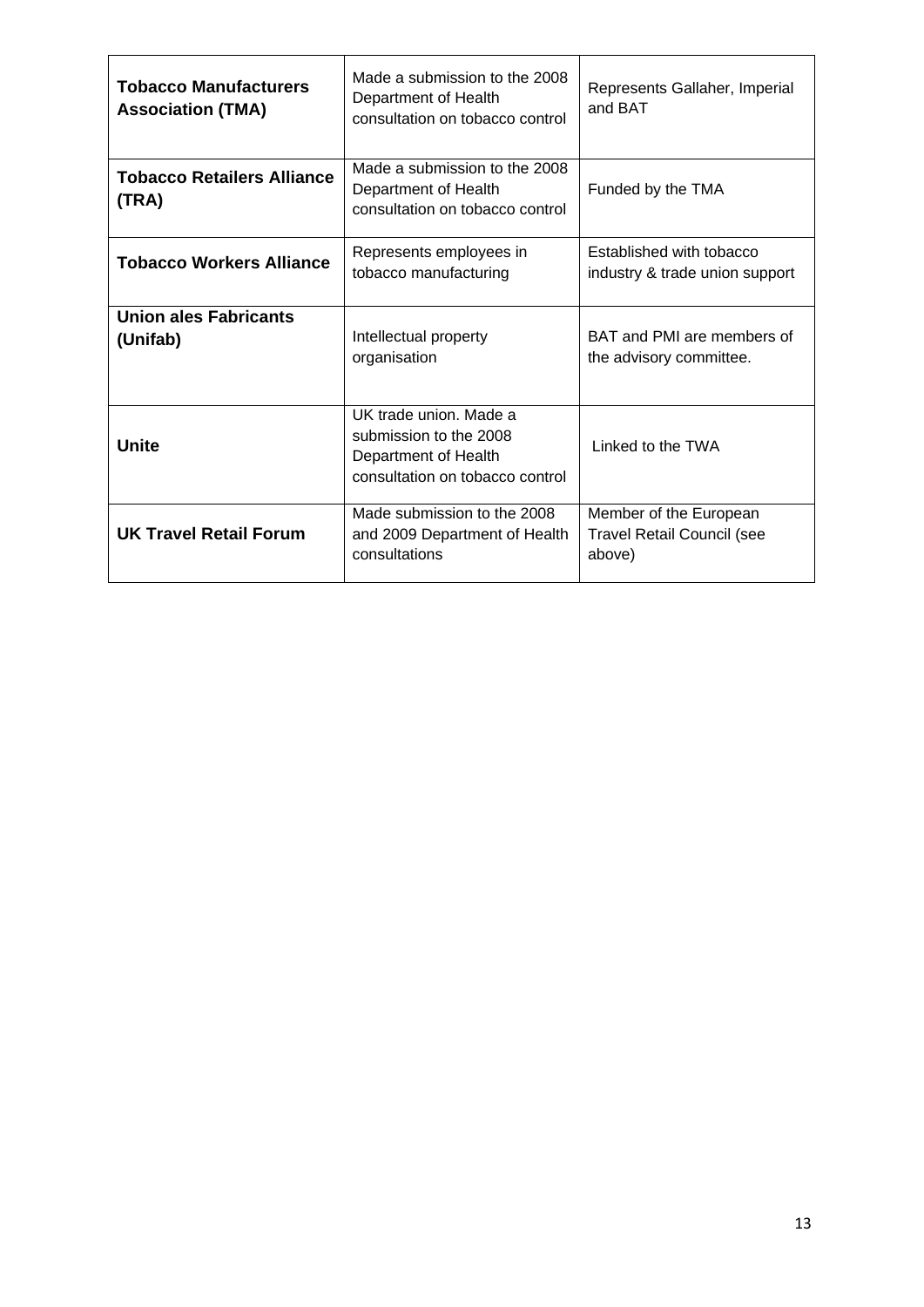## **List of PR firms with tobacco links**

Note: The following have been identified as having clients or other links with tobacco companies. In some cases, e.g. Burson-Marsteller, the companies no longer retain connections with the industry. Sources: **[Sourcewatch - List of PR Firms](http://www.sourcewatch.org/index.php?title=Public_relations_firms)**; Legacy Tobacco Documents Library; Who's Lobbying.

| <b>FIRM</b>                          | <b>BASED</b>             | <b>CLIENTS</b>                                                                |
|--------------------------------------|--------------------------|-------------------------------------------------------------------------------|
| <b>Albert and Geiger</b>             | EU                       | Worked with Lancaster, Roth-Handle Filter, VDC on EU                          |
|                                      |                          | tobacco-related directives                                                    |
| <b>APCO</b>                          | <b>US</b>                | Hired by Philip Morris to form TASSC (The                                     |
|                                      |                          | Advancement of Sound Science Coalition), an industry                          |
|                                      |                          | front group designed to create doubt around the                               |
|                                      |                          | evidence of the harm caused by second hand smoke                              |
| <b>Bell Pottinger Public Affairs</b> | Worldwide                | PR firm for Imperial Tobacco - has donated over                               |
|                                      |                          | £25,000 to the Conservative Party since 2008                                  |
| Berman and Co                        | $\overline{\mathsf{US}}$ | PR firm for Philip Morris; created the industry front                         |
|                                      |                          | group 'Guest Choice Network' to oppose smoking bans                           |
| <b>Burson-Marsteller</b>             | Worldwide                | PR firm involved in establishment of National Smokers<br>Alliance.            |
| Cassidy and Associates               | <b>US</b>                | PR Firm previously involved with Philip Morris                                |
| Dave Barrows and                     | <b>US</b>                | PR Firm previously involved with Philip Morris                                |
| Associates                           |                          |                                                                               |
| <b>DCI Group</b>                     | <b>US</b>                | Worked with RJ Reynolds for over a decade in the                              |
|                                      |                          | 1990s                                                                         |
| <b>Decision Management</b>           | US                       | RJ Reynolds' lobbying firm in 1990s                                           |
| <b>Dittus Group</b>                  | $\overline{\mathsf{US}}$ | Aided Philip Morris in honing its approach to youth                           |
|                                      |                          | smoking                                                                       |
| Dolphin Group                        | <b>US</b>                | Provided PR for Altria (Philip Morris parent company)                         |
| Edelman                              | Worldwide                | Tasked with co-ordinating tobacco companies'                                  |
|                                      |                          | response to the issue of secondhand smoke in the late                         |
|                                      |                          | 1980s/early 1990s                                                             |
| <b>EUK Consulting Ltd.</b>           | EU                       | London-based firm representing BAT in the UK and EU.                          |
|                                      |                          | EUK founder, John Roberts, was formerly head of UK                            |
|                                      |                          | and EU Government Relations at PMI                                            |
| <b>EQ Management</b>                 | <b>UK</b>                | UK PR firm - has worked with BAT and Imperial                                 |
|                                      |                          | Tobacco                                                                       |
| <b>Gardant Communications</b>        | UK                       | Clients include PMI. Coordinators of PMI's "Project                           |
|                                      |                          | Clarity"                                                                      |
| Hill & Knowlton                      | US                       | PR firm for tobacco companies through 1950s and 60s.                          |
|                                      |                          | Responsible for original misinformation regarding health                      |
|                                      |                          | effects of smoking                                                            |
| Hume Brophy                          | EU                       | Irish PR firm - assisted BAT and the NFRN in their                            |
|                                      |                          | campaign against the display ban. Hume Brophy does                            |
|                                      |                          | not list BAT as a client on its website.                                      |
| The Madano Partnership               | <b>UK</b>                | PR firms whose clients include JTI                                            |
| Mongoven, Biscoe & Duchin            | US                       | US PR firm whose clients include Philip Morris and RJ                         |
|                                      |                          | Reynolds; tasked with advising Philip Morris on WHO's                         |
|                                      |                          | Framework Convention on Tobacco Control                                       |
| <b>Read-Poland Associates</b>        | <b>US</b>                | Affiliate of Burson-Marsteller - dealt primarily with<br><b>Philip Morris</b> |
| <b>Reputation Measurement</b>        | <b>AUS</b>               | Australian firm - CEO performed consulting work for                           |
|                                      |                          | <b>PMI</b>                                                                    |
| <b>State Affairs Company</b>         | <b>US</b>                | US firm - worked for Philip Morris and the National                           |
|                                      |                          | Smokers Alliance; now defunct                                                 |
| The PBN Company                      | $\overline{US}$          | Philip Morris is among its clients                                            |
|                                      |                          |                                                                               |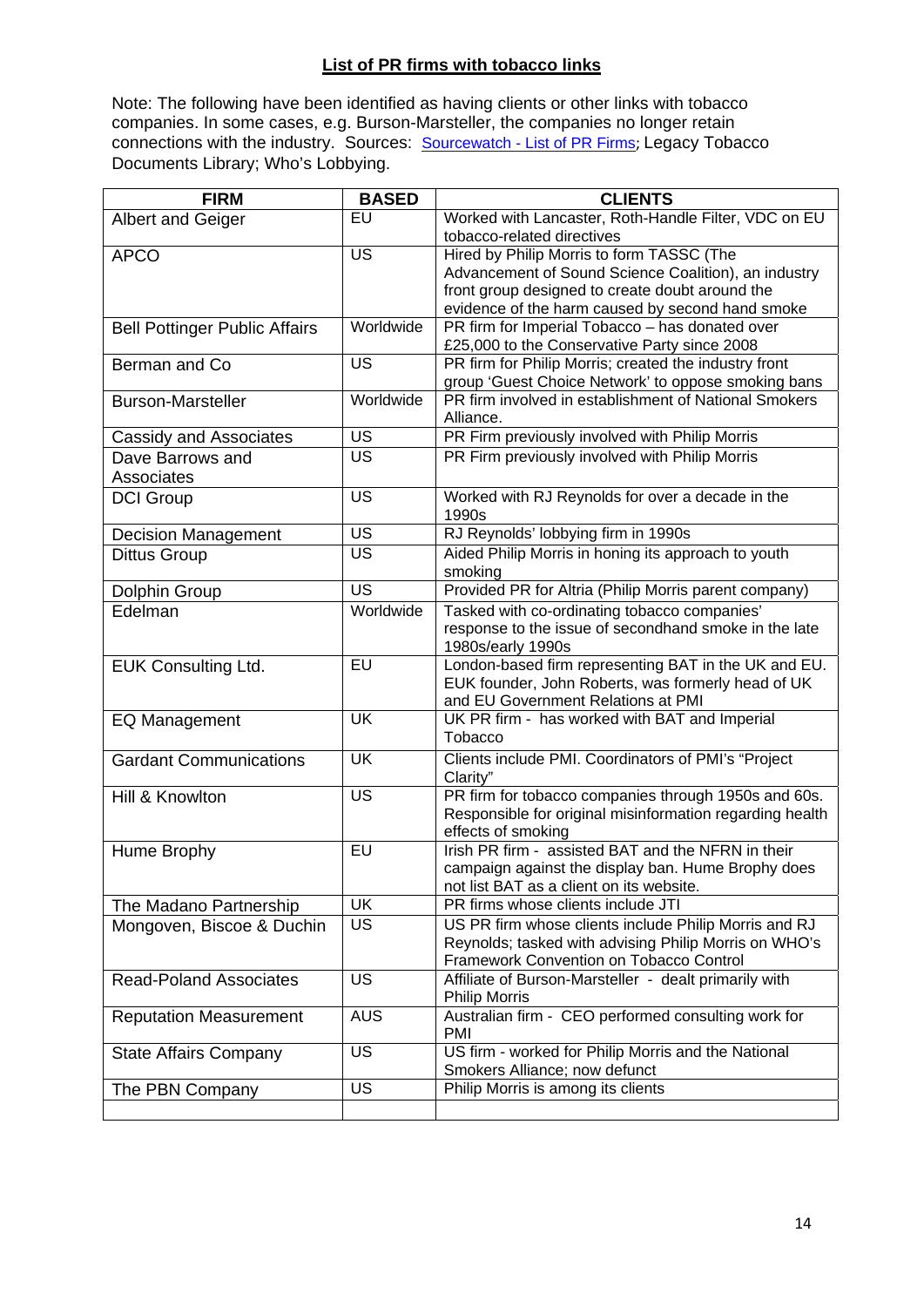<span id="page-14-1"></span><span id="page-14-0"></span><u> 1989 - Johann Barn, amerikansk politiker (d. 1989)</u> 1 Smith P, Bansall Travers M, O'Connor R et al. Correcting over 50 years of tobacco industry misinformation. Am J Prev Med 2011; 40(6): 690–698

<sup>3</sup>. [Big Trouble at Big Tobacco.](http://www.reportingproject.net/) Organized Crime and Corruption Reporting Project, 2011

<sup>4</sup> Tobacco Control Plan for England. Department of Health, London, 2011.

- <sup>5</sup> [The smokefilled room: How big tobacco influences health policy in the UK.](http://ash.org.uk/files/documents/ASH_726.pdf) London, ASH, 2010
- $6$  YouGov survey. Fieldwork was conducted between 3-15 March 2011. Total sample size was 12,296. The survey was carried out online. The figures have been weighted and are representative of all GB adults (aged 18+). are representative of all GB adults (aged 18+).<br><sup>7</sup> Comeran D. Speech: Rebuilding trust in politics

<sup>7</sup> Cameron D. <u>[Speech: Rebuilding trust in politics](http://www.conservatives.com/News/Speeches/2010/02/David_Cameron_Rebuilding_trust_in_politics.aspx)</u> The Conservative Party. 8 Feb. 2010<br><sup>8</sup> MacKinnon R. <u>Smoke in your eyes.</u> Morning Star, 23 March 2011

<sup>9</sup> [NFRN Awards 2010](https://www.nfrnonline.com/Upcoming-Events/NFRN-Awards-2011/NFRN-Awards-2010)

- <sup>10</sup> [British American Tobacco admits funding campaign against display ban.](http://www.guardian.co.uk/business/2011/may/28/british-american-tobacco-funding-ban-campaign) The Guardian, 28 May 2011
- <sup>11</sup> Rural Shops Alliance
- <sup>12</sup> [Association of Convenience Stores](http://www.acs.org.uk/en/about_acs/members/premier_club/index.cfm)
- <sup>13</sup> [Philip Morris in secret cooperation with a British health minister](http://www.smokingate.com/2011/12/20/philip-morris-in-secret-cooperation-with-a-british-health-minister-earl-howe/#more-381) Smokingate.com 20 Dec 2011<br><sup>14</sup> Independent Retail News to best round table forum on tabacco
- [Independent Retail News to host round-table forum on tobacco.](http://www.talkingretail.com/news/independent-news/independent-retail-news-to-host-round-table-forum-on-tobacco)
- <sup>15</sup> [Health and Sport Committee Official Report](http://archive.scottish.parliament.uk/s3/committees/hs/or-09/he09-1602.htm) Scottish Parliament, 20 May 2009
- <sup>16</sup> [Obscured by the smoke BAT's deathly lobbying agenda in the EU.](http://www.corporateeurope.org/publications/obscured-smoke) Corporate Europe Observatory, June 2009; [EU Transparency Register](https://webgate.ec.europa.eu/transparency/regrin/consultation/displaylobbyist.do?id=0138855852-93)
- <sup>17</sup> [The smokefilled room: How big tobacco influences health policy in the UK.](http://ash.org.uk/files/documents/ASH_726.pdf) London, ASH, 2010
- <sup>18</sup> [TMA Campaign Group meeting](http://legacy.library.ucsf.edu/tid/phy44a99) 11 Jan. 2011 Legacy Tobacco Documents Library
- 
- 
- <sup>19</sup> [CBI 2009 conference](http://www.cbi2009conference.org.uk/past_speakers.asp?ref=programme)<br>
<sup>20</sup> [House of Lords Select Committee on Economic Affairs Fifth Report, Session 2005-06](http://www.publications.parliament.uk/pa/ld200506/ldselect/ldeconaf/183/18309.htm)<br>
<sup>21</sup> [Philip Morris in secret cooperation with a British health minister.](http://www.smokingate.com/2011/12/20/philip-morris-in-secret-cooperation-with-a-british-health-minister-earl-howe/) Smokingate.com 20 Dec 2011<br>
<sup>22</sup> Co
- Counterfeiting Group May 2008

[Packaging of Tobacco Products.](http://www.britishbrandsgroup.org.uk/upload/File/BBG%20Sanco%20sub%201010.pdf) British Brands Group response to the EU Consultation on the possible revision of EU Directive 2001/37/EC. Dec. 2010

[Plain packaging - Australia takes leap in the dark.](http://www.britishbrandsgroup.org.uk/upload/File/ACG%20BBG%20Plain%20packaging%201111.doc) Press release. British Brands Group & Anti-Counterfeiting Group, 10 Nov. 2011<br><sup>25</sup> All Party Parliamentary IP Group

- <sup>26</sup> [International chamber of commerce index](http://www.iccwbo.org/id19696/index.html)
- <sup>27</sup> EU transparency register
- <sup>28</sup> MacInnes, IM. [Note to the Chairman re Institute for Economic Affairs](http://legacy.library.ucsf.edu/tid/aeg30a99/pdf?search=%22institute%20for%20economic%20affairs%22) 20 May 1985. Legacy Tobacco Documents Library

<sup>29</sup> Barton, H. [Memo to Martin Broughton](http://legacy.library.ucsf.edu/tid/umr03a99/pdf?search=%22ralph%20harris%22) 9 June 1998 Legacy Tobacco Documents Library

<sup>30</sup> Letter to BAT chairman Martin Broughton from Fraser Institute .. 28 Jan. 2000 Legacy Tobacco Documents Library

[Philip Morris inter-office correspondence.](http://legacy.library.ucsf.edu/tid/fys24e00/pdf;jsessionid=01ADFD48DAA66EF1C5F8BDEEDEDF2E5A.tobacco03) 4 Feb 1992 Legacy Tobacco Documents Library

<sup>32</sup> [CECCM Board meeting notes.](http://legacy.library.ucsf.edu/tid/plh30a99/pdf) 8<sup>th</sup> September 1992

<sup>33</sup> [The role of packaging imagery on consumer preferences for experience goods.](http://www.londecon.co.uk/publication/the-role-of-packaging-imagery-on-consumer-preferences-for-experience-goods) London Economics 9 March 2012

<sup>34</sup> Humber, T. **Burson Marsteller memo to Ellen Merlo, Senior** Vice President Philip Morris

- 
- 35 [Burson-Marsteller: Vision, Mission & Ethics](http://www.burson-marsteller.com/About_Us/Vision_Mission_Ethics/Pages/default.aspx)<br>36 <http://www.sourcewatch.org/index.php?title=Astroturf>

<sup>37</sup> Foxley-Norris, C. [Chairman's Interim Report](http://legacy.library.ucsf.edu/tid/xck87a99) 1981. Legacy Tobacco Documents Library http://legacy.library.ucsf.edu/tid/xck87a99

- [The hunt for pro-smokers.](http://news.bbc.co.uk/1/hi/magazine/3497170.stm) BBC, 10 March 2004
- 
- <sup>39</sup> [Health Select Committee Evidence,](http://www.parliament.the-stationery-office.co.uk/pa/cm199900/cmselect/cmhealth/27/0012006.htm) 20 January 2000<br><sup>40</sup> Clark, S. Forest v<u>. Lord Faulkner</u> Taking Liberties, 9 Feb. 2012

<sup>41</sup> [Health and Sport Committee of the Scottish Parliament Official Report](http://archive.scottish.parliament.uk/s3/committees/hs/or-09/he09-1602.htm) 20 May 2009 <sup>42</sup> Davies S. Civil Liberties: up in Smoke. Privacy International. 2011

<http://www.forestonline.org/info/recommended-reading/>

[Tobacco Smuggling.](http://www.tobacco-control.org/tcrc_Web_Site/Pages_tcrc/Resources/Factsheets/tobaccosmuggling.pdf) Tobacco Control Resource Centre